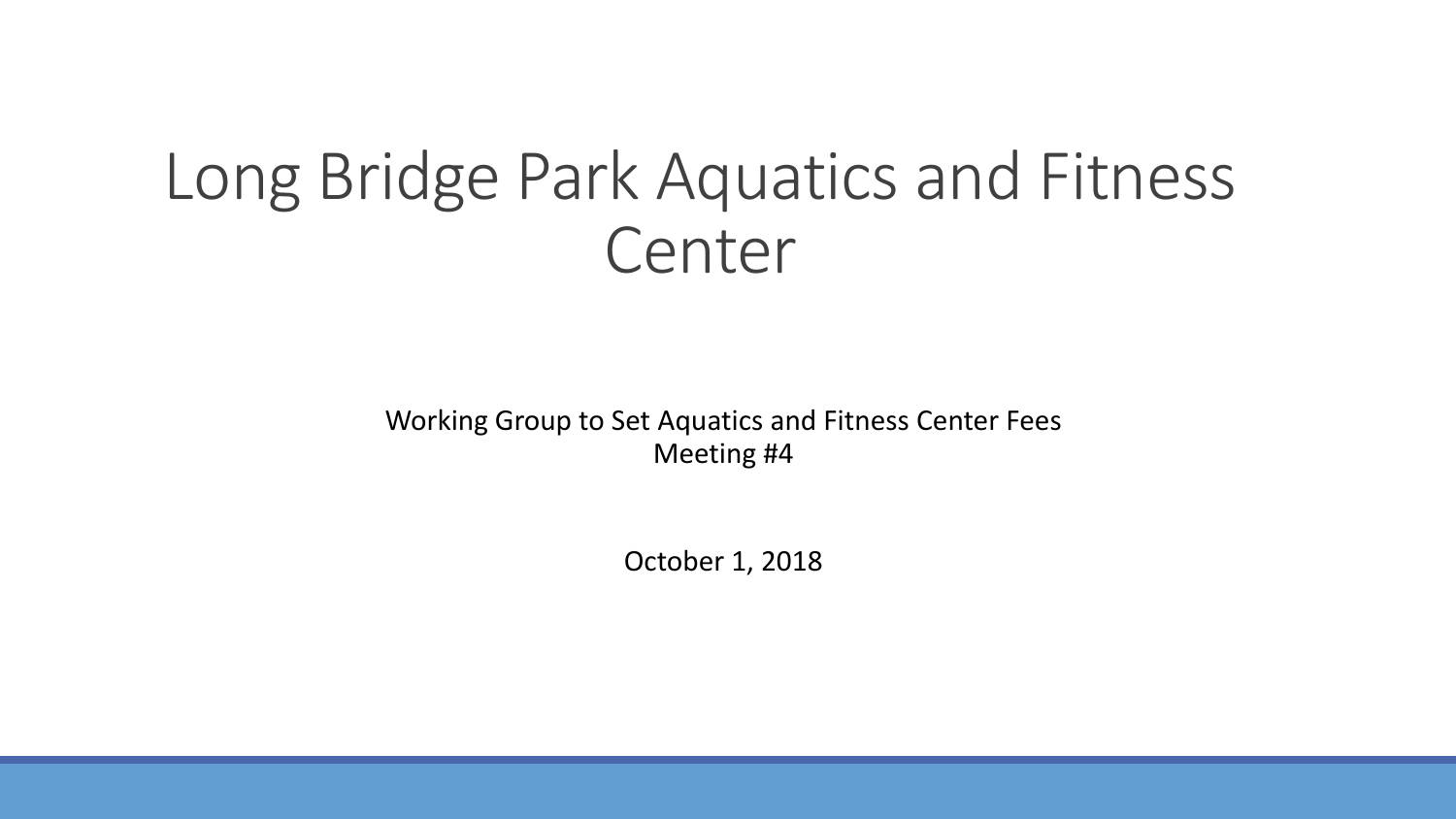# Fee Working Group Membership

- **Fiscal Affairs Advisory Commission (FAAC) Vice Chair and Sub- Committee Chair – Paul Holland**
- Member Andrea Walker Park and Recreation Commission
- Member Kirubel Fessesework Park and Recreation Commission
- Member Pete Robertson FAAC
- Member Dave Tyahla Long Bridge Park Advisory Committee
- Member Doug Ross Long Bridge Park Advisory Committee
- Member Susan English Long Bridge Park Advisory Committee
- Member Don Hesse Senior Advisory Council
- Member Cindy Miller Senior Advisory Council
- Member Sherry Kohan Sports **Commission**
- Member Mackenzie Kearney Aquatics **Committee**
- Member Marilyn Judson Aquatics Committee
- Member Rob Mandle Crystal City BID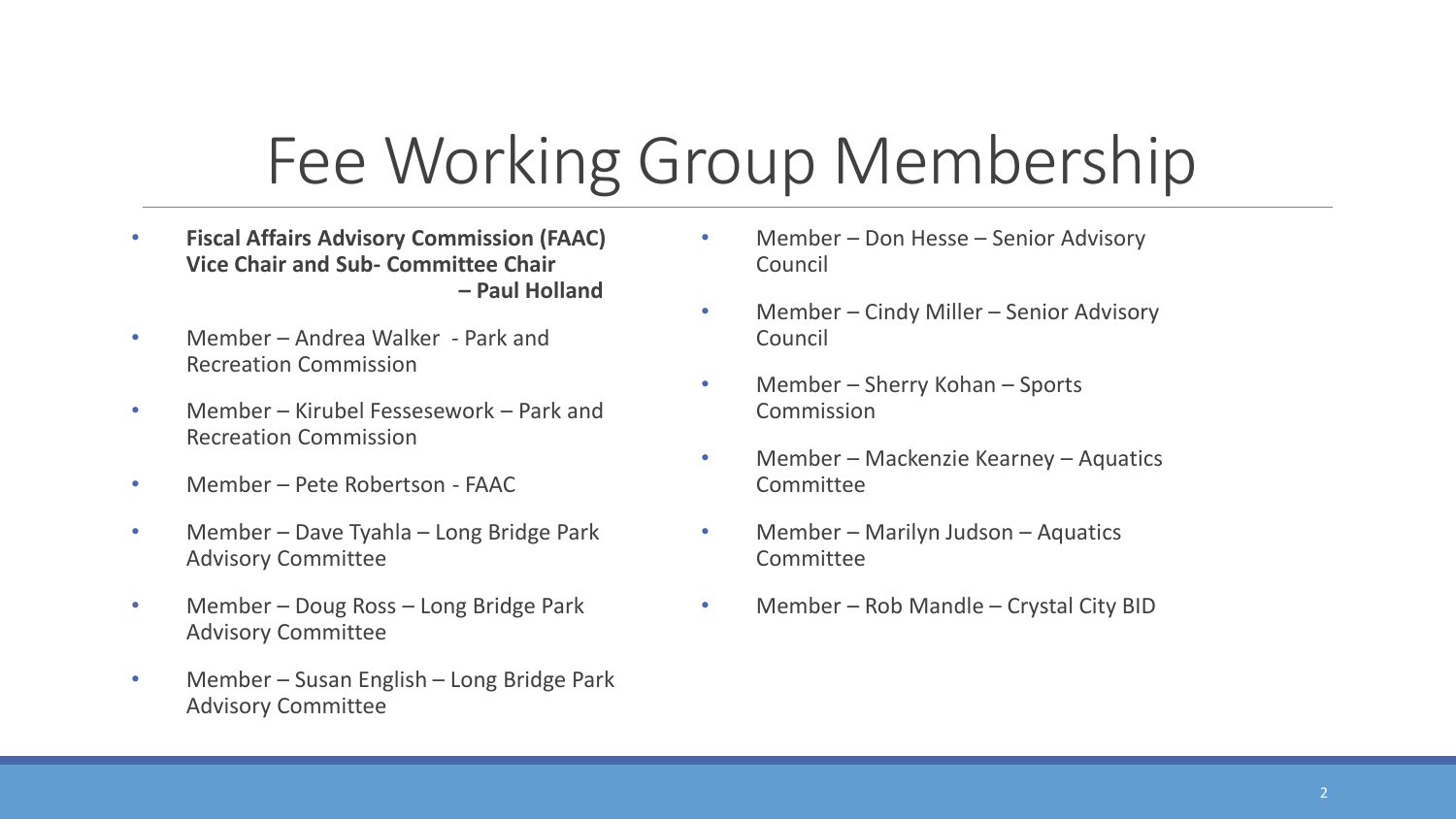### AGENDA

### • Staff Introductions

- Business Community Survey Results
- DPR Survey Questions
- Working Group Timeline
- Adjourn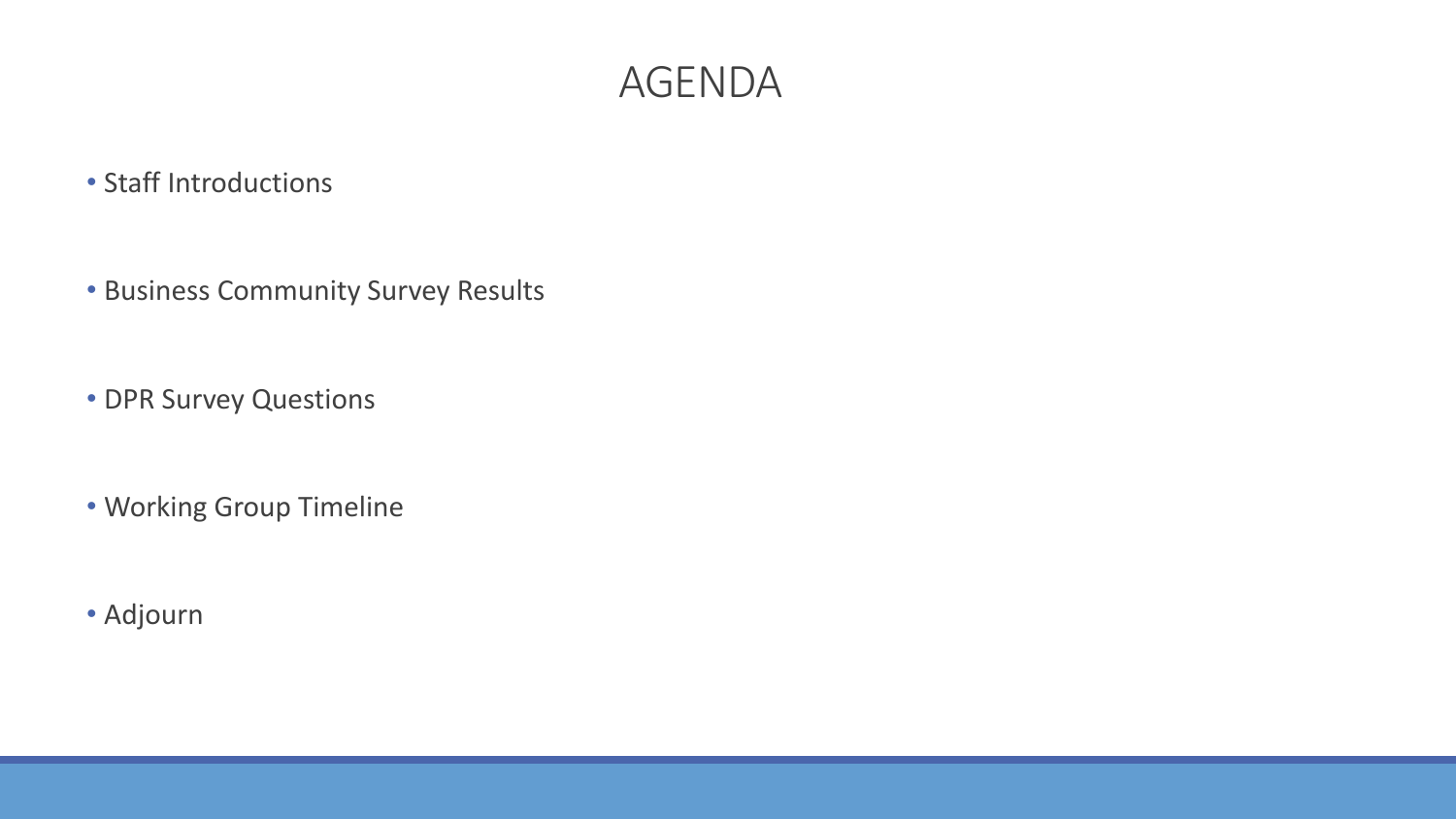## Department of Parks and Recreation Staff Support

- Peter Lusk Athletic and Facility Services Division Chief
- Rebecca Schmitt DPR Department Finance Officer
- Emily Hughes Department of Management and Finance
- Megan Carney Management Analyst, Acting Countywide Services Section Leader
- Jennifer Lainhart Sports Program Specialist, Gymnastics and Aquatics.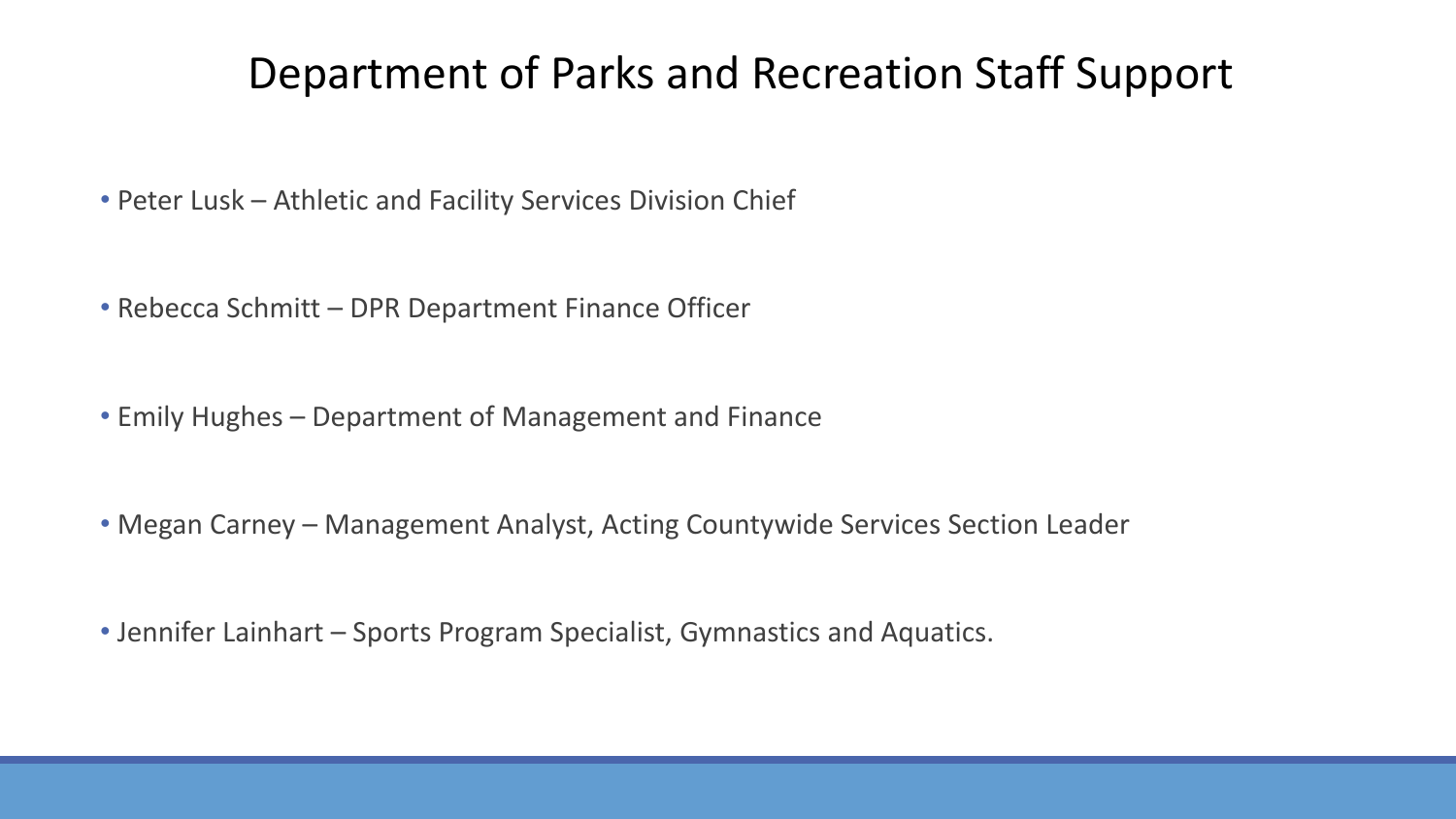## Business Community Survey Highlights

• See handout.

Survey Highlights:

Q10. What statement do you most support regarding memberships for non-residents of Arlington County to use the Long Bridge Aquatic and Fitness Center?

- 16.5% Non-Residents should be eligible for a membership at the same price as residents.
- 83.5% Non-Residents should be eligible for a membership, but for a higher fee than residents

Q11. Which ONE of the following would be your most preferred way to pay to use the Long Bridge Aquatics and Fitness Center? (Top 3 responses)

- Punch Pass 33%
- Monthly Pass 20%
- Annual Family Pass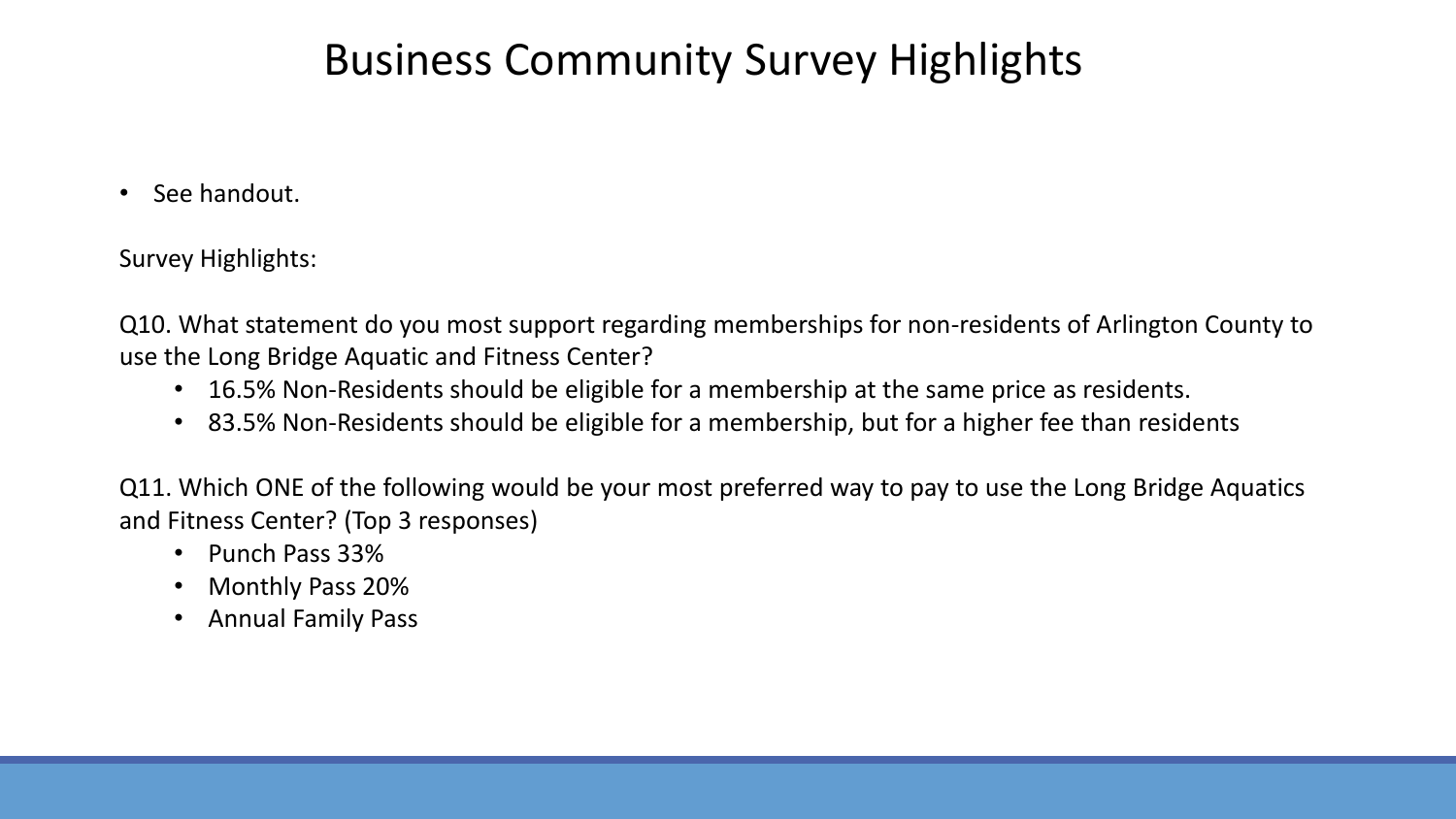## Business Community Survey Highlights

Q11a. If you prefer to pay with a punch pass, what amount of punches would you be most likely to purchase?

- 10-punch pass 50%
- 15- punch pass 18.8%
- 20-punch pass 15.6%

Q18. Which of the following best describes you?

- Arlington Resident 87.9%
- Non-Arlington Resident daily commuter 7.1%
- Non-Arlington Resident, commuting to Arlington a few times weekly 1.0%
- Non-Arlington Resident, working somewhere other than Arlington 1.0%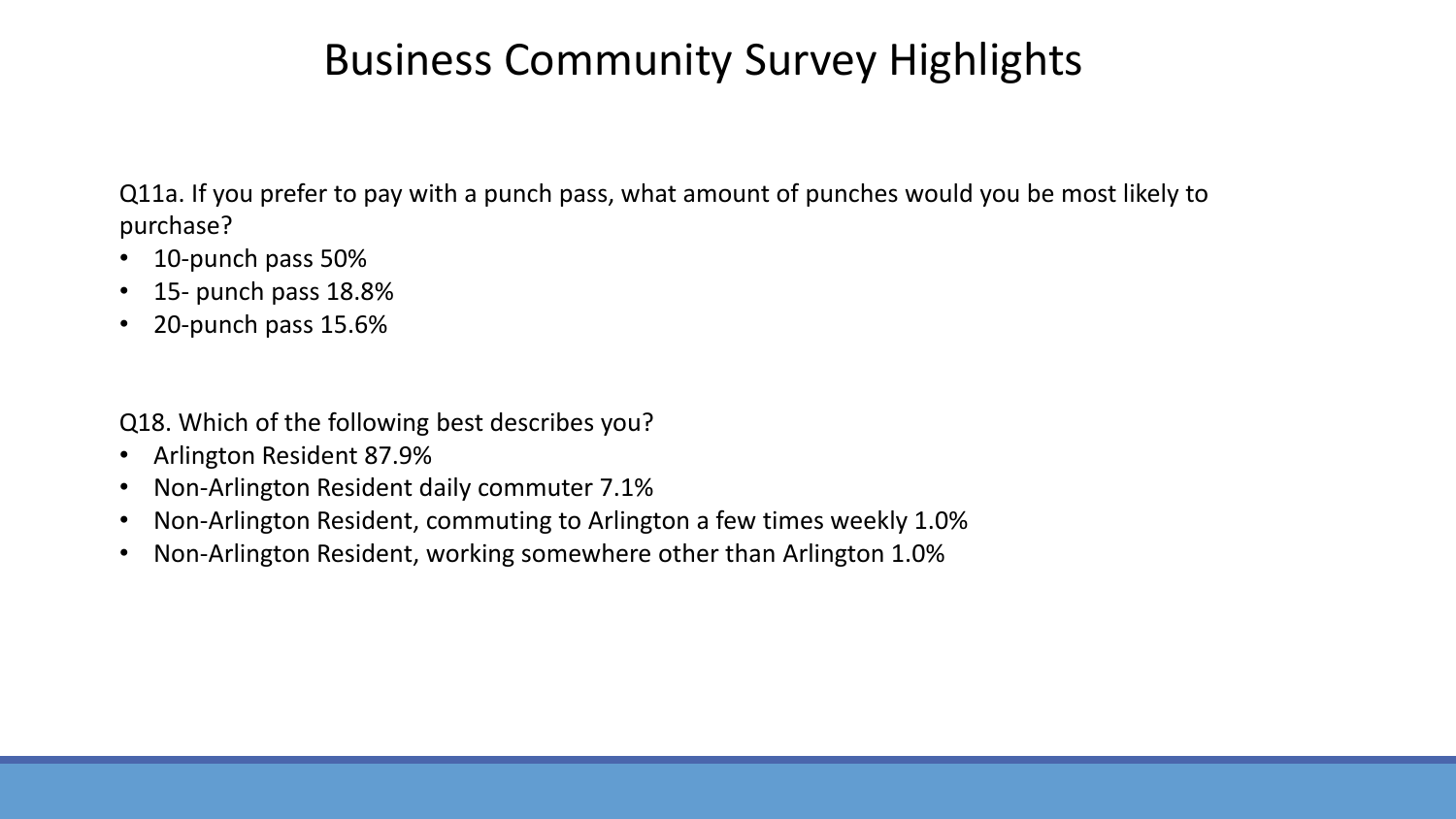## DPR SURVEY

- Following the results of the statistically valid survey, and the business community survey, DPR will post a web survey seeking further input.
- Fees Working Group to provide input on web survey.

Potential Questions for Web Survey:

- Types of membership
- Punch Passes
- Facility Use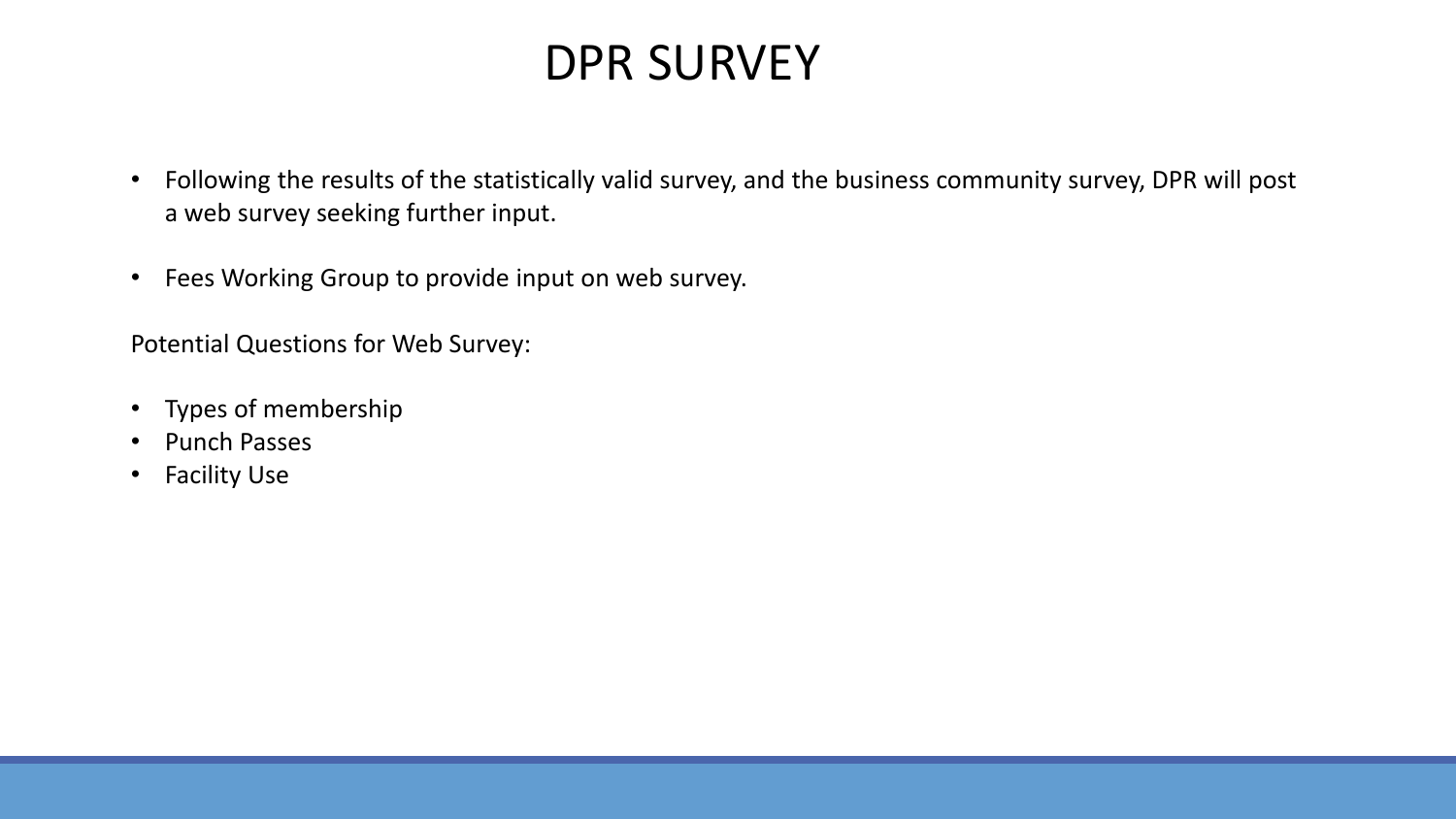# Working Group Charge & Objectives

- Recommend fees for memberships, passes, and other proposed uses of the Long Bridge Park Aquatics and Fitness Center in accordance with the Department of Parks and Recreation (DPR) fee setting policies, while being mindful of neighboring jurisdictions membership fees.
- Recommend membership durations, daily pass types, and classifications for memberships and rates including but not limited to: Single Adults, Families, Senior Citizens, Businesses, and Visiting Groups.
- Make recommendations for membership reciprocity between the Arlington Public School pools, and the Long Bridge Aquatics and Fitness Center.
- Make recommendations for membership reciprocity between existing DPR memberships including fitness memberships, and Office of Senior Adult Program memberships.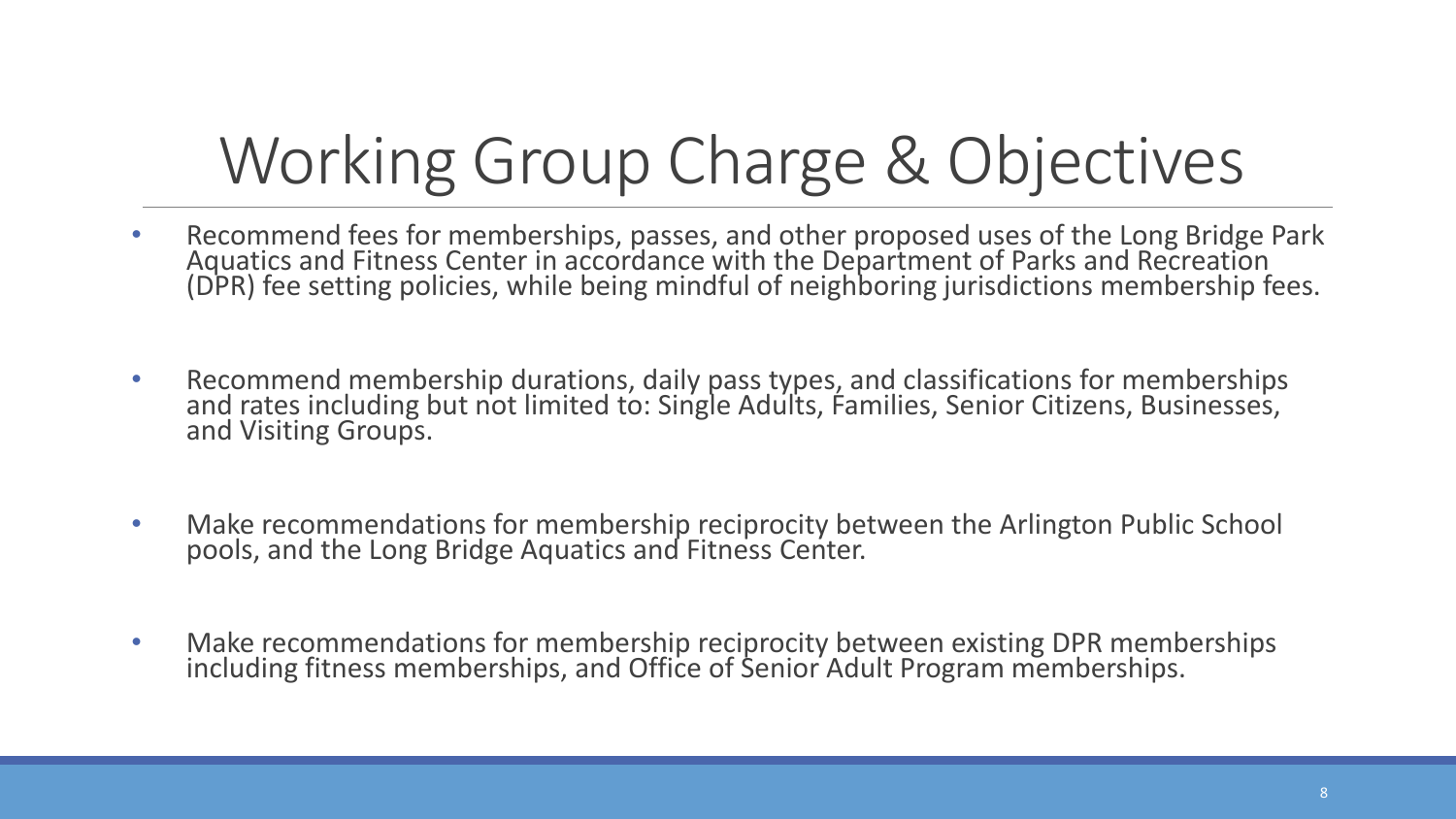# Working Group Timeline

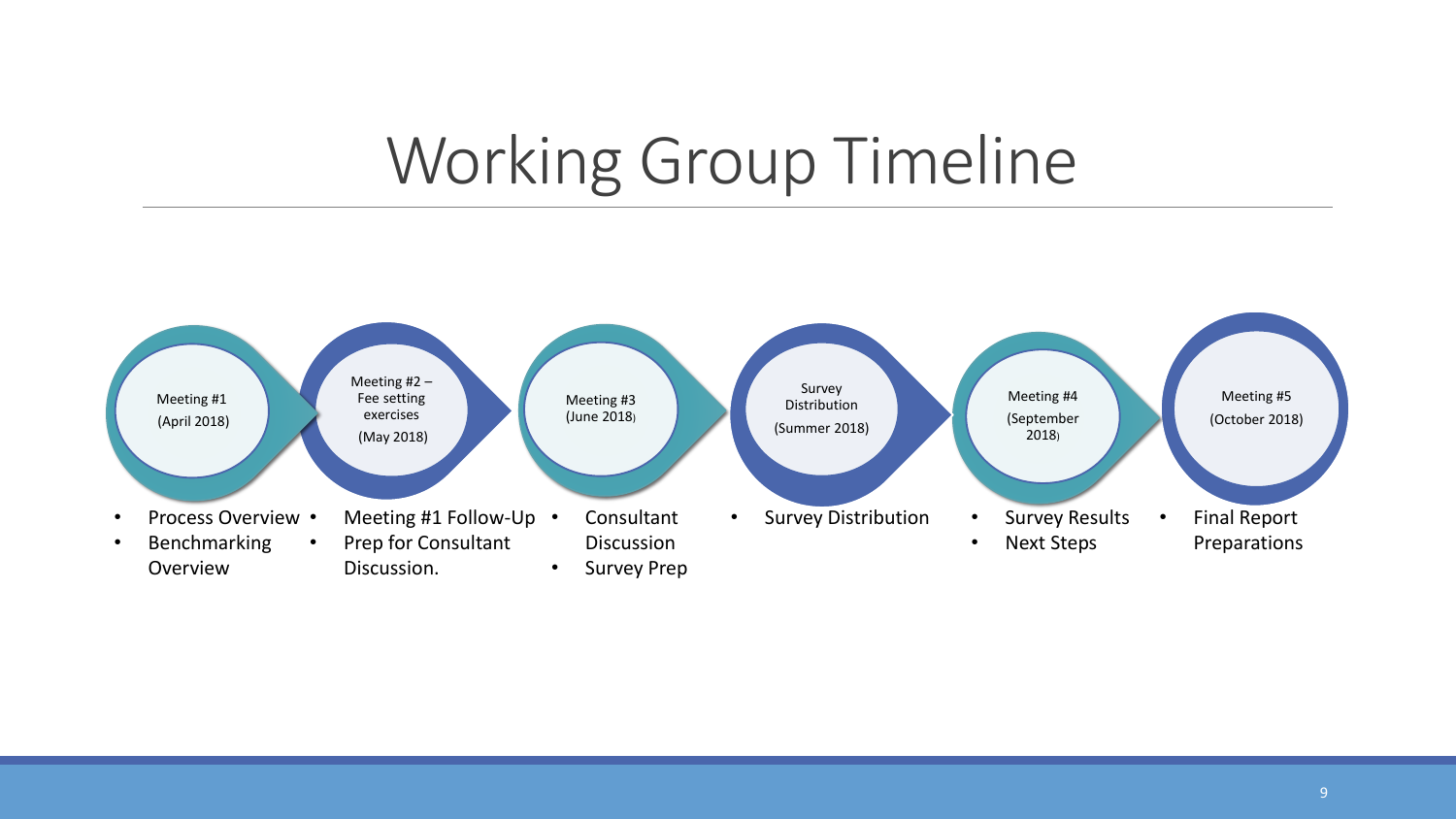## Recommendations and Working Group Report Timeline

- Paul to work with staff to create recommendations for November meeting.
- Working group to review and revise recommendations in November meeting.
- Paul to work with staff to form final report for December working group meeting.
- Final Report to be reviewed at December meeting.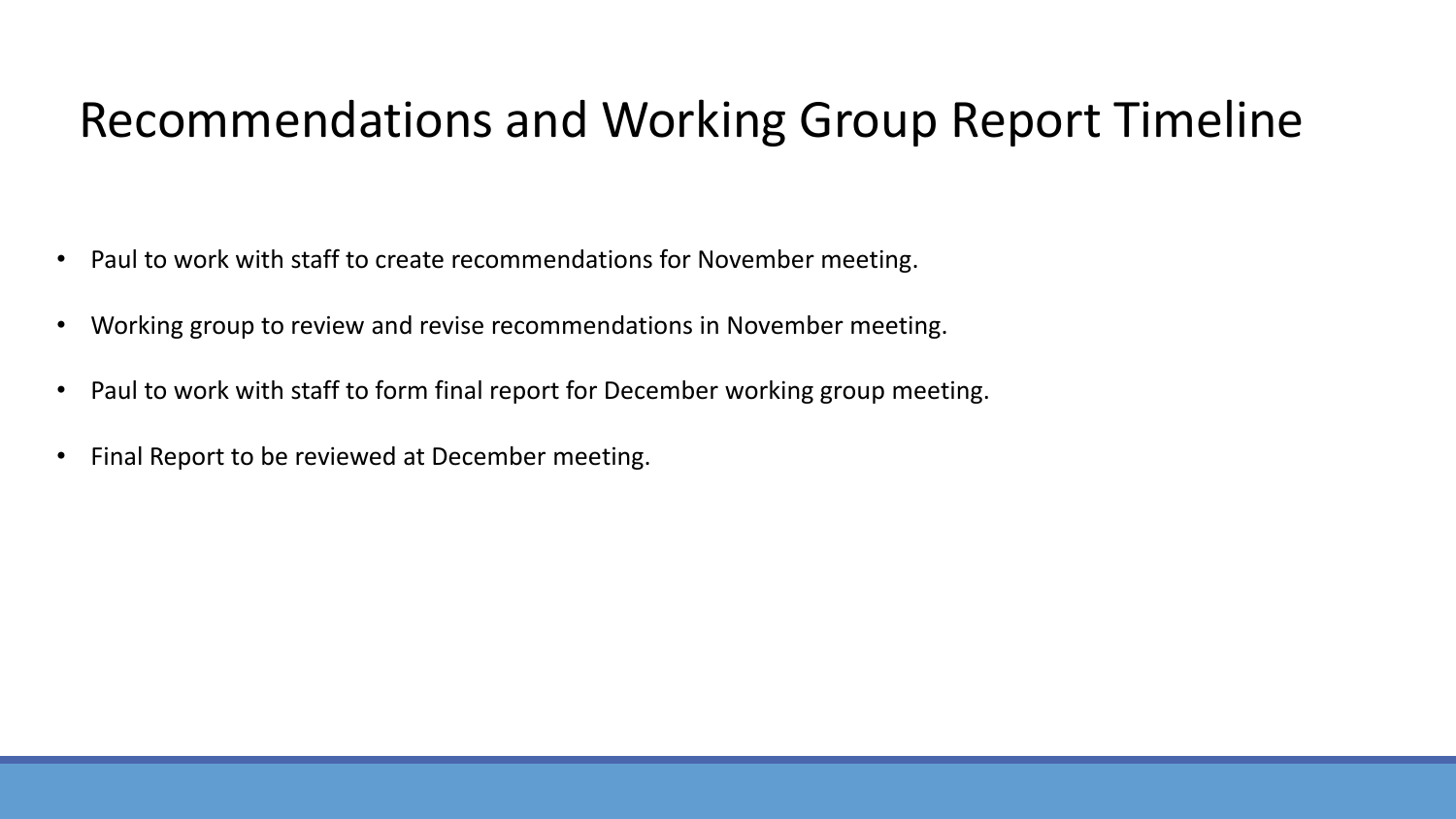## November Working Group Meeting

Sample recommendation to be reviewed at November meeting.

Pass Type: Adult member 20-punch pass. Recommended Fee: **\$160**

#### **Survey Responses**

- 20 Punch Pass- Highest response to preferred membership
- 20 visits x \$8 = \$160. (58.9% of respondents answered they would pay \$7 or more for memberships ranging \$7 - \$11 in statistically valid survey.)

### **2013 Long Bridge Model**

• 2013 Brailsford and Dunleavy model recommended **\$190** for Adult 25 punch pass.

### **Benchmarking**

• Fairfax County offers a 25 punch pass for residents for **\$159**